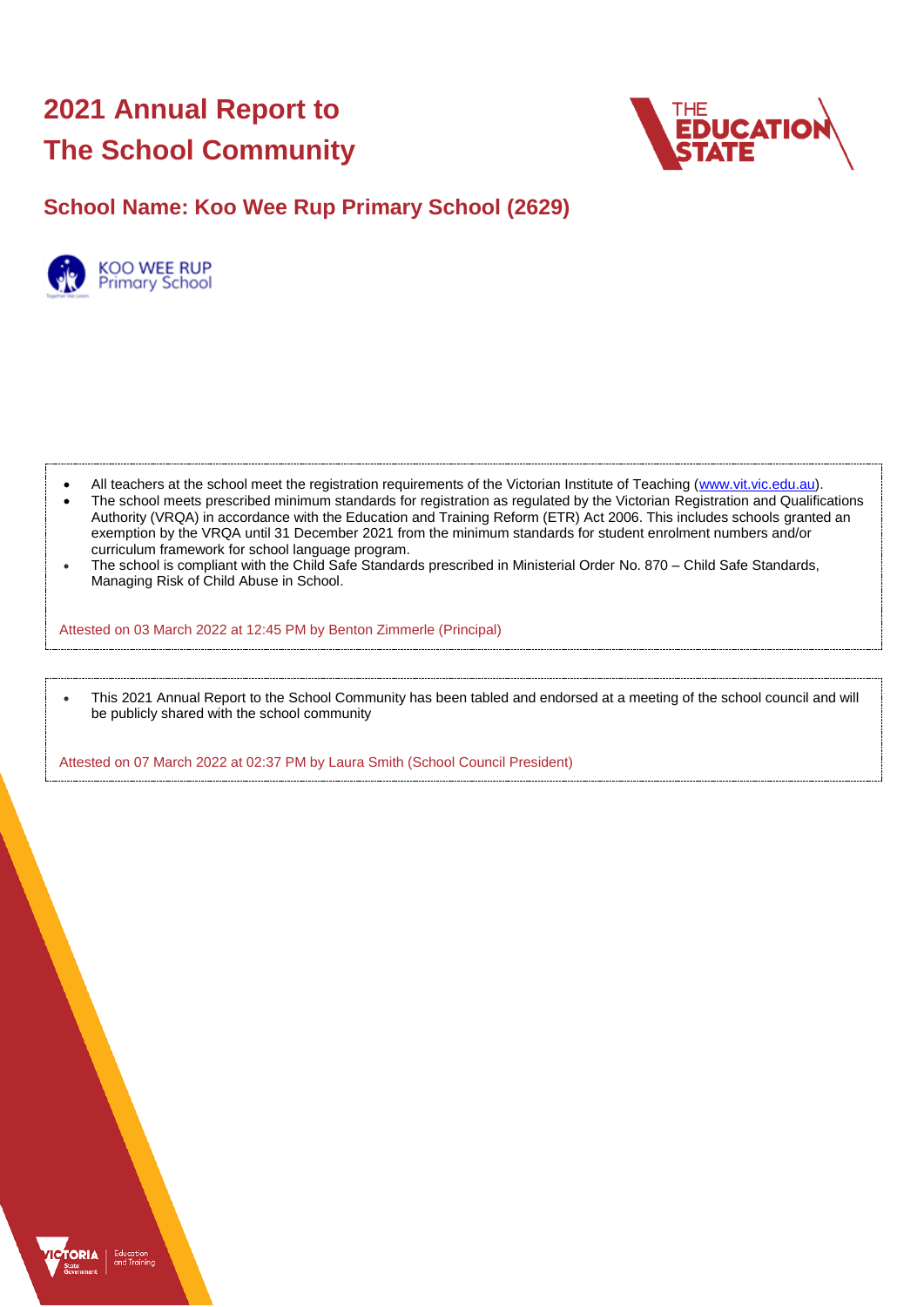

# How to read the Annual Report

### What does the *'About Our School'* commentary section of this report refer to?

The 'About our school' commentary provides a brief background on the school, an outline of the school's performance over the year and future directions.

The 'School Context' describes the school's vision, values and purpose. Details include the school's geographic location, size and structure, social characteristics, enrolment characteristics and special programs.

The 'Framework for Improving Student Outcomes (FISO)' section includes the improvement initiatives the school has selected and the progress they have made towards achieving them through the implementation of their School Strategic Plan and Annual Implementation Plan.

### What does the *'Performance Summary'* section of this report refer to?

The Performance Summary includes the following:

### **School Profile**

- student enrolment information
- the school's 'Student Family Occupation and Education' category
- a summary of parent responses in the Parent Opinion Survey, shown against the statewide average for Primary schools
- school staff responses in the area of School Climate in the School Staff Survey, shown against the statewide average for Primary schools

### **Achievement**

- English and Mathematics for Teacher Judgements against the curriculum
- English and Mathematics for National Literacy and Numeracy tests (NAPLAN).

### **Engagement**

Student attendance at school

### **Wellbeing**

Student responses to two areas in the Student Attitudes to School Survey:

- Sense of Connectedness
- Management of Bullying

Results are displayed for the latest year and the average of the last four years (where available). As NAPLAN tests were not conducted in 2020, the NAPLAN 4-year average is the average of 2018, 2019 and 2021 data in the 2021 Performance Summary.

## Considering COVID-19 when interpreting the Performance Summary

The Victorian community's experience of COVID-19, including remote and flexible learning, had a significant impact on normal school operations in 2020 and 2021. This impacted the conduct of assessments and surveys. Readers should be aware of this when interpreting the Performance Summary.

For example, in 2020 and 2021 school-based surveys ran under changed circumstances, and NAPLAN was not conducted in 2020. Absence and attendance data during this period may have been influenced by local processes and procedures adopted in response to remote and flexible learning.

Schools should keep this in mind when using this data for planning and evaluation purposes.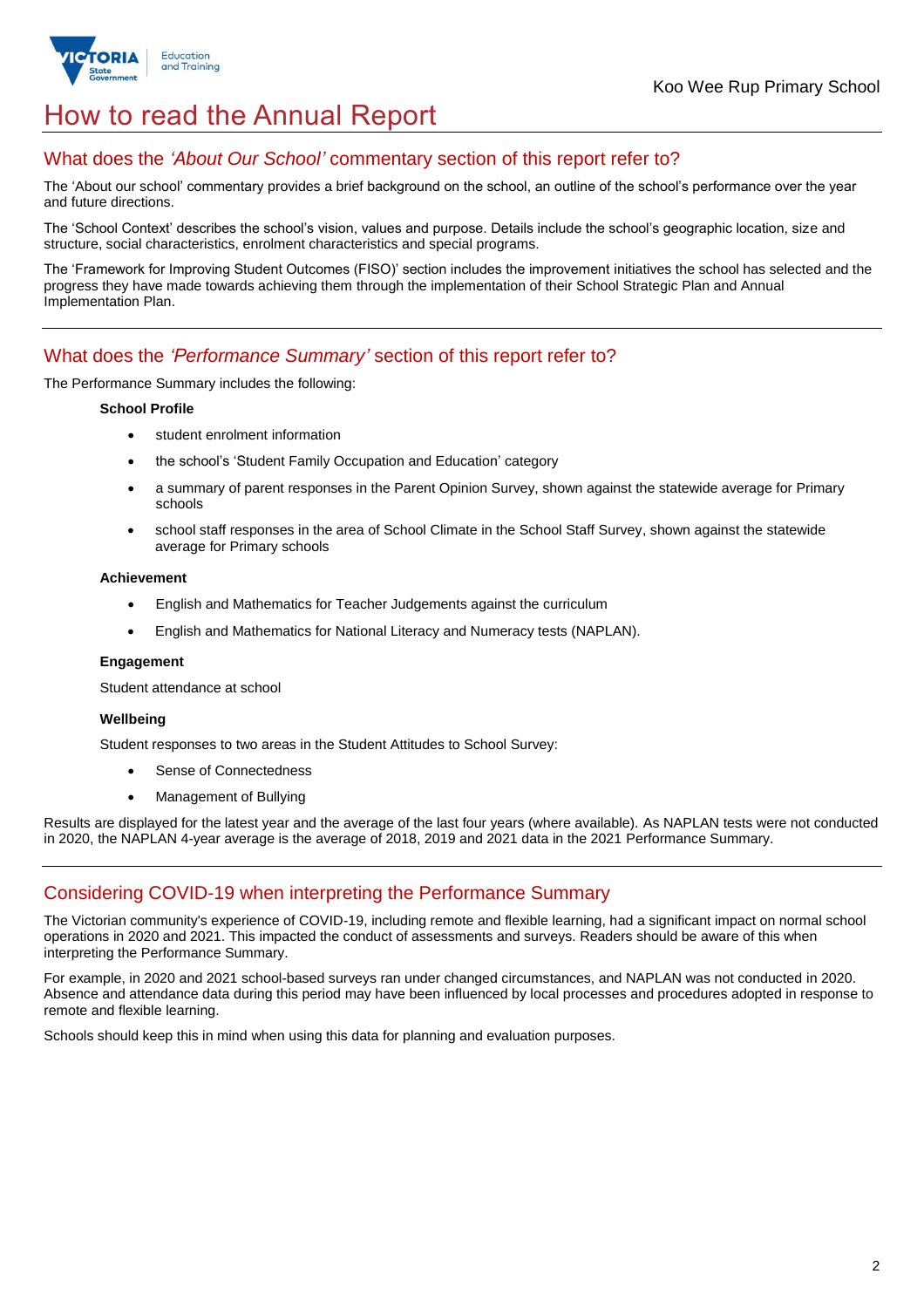

# How to read the Annual Report (continued)

### What do *'Similar Schools'* refer to?

Similar Schools are a group of Victorian government schools with similar characteristics to the school.

This grouping of schools has been created by comparing each school's socio-economic background of students, the number of non-English speaking students and the school's size and location.

## What does *'NDP'* or '*NDA*' mean?

'NDP' refers to no data being published for privacy reasons or where there are insufficient underlying data. For example, very low numbers of participants or characteristics that may lead to identification will result in an 'NDP' label.

'NDA' refers to no data being available. Some schools have no data for particular measures due to low enrolments. There may be no students enrolled in some year levels, so school comparisons are not possible.

Note that new schools only have the latest year of data and no comparative data from previous years. The Department also recognises unique circumstances in Specialist, Select Entry, English Language, Community Schools and schools that changed school type recently, where school-to-school comparisons are not appropriate.

## What is the *'Victorian Curriculum'*?

The Victorian Curriculum F–10 sets out what every student should learn during his or her first eleven years of schooling. The curriculum is the common set of knowledge and skills required by students for life-long learning, social development and active and informed citizenship.

The Victorian Curriculum is assessed through teacher judgements of student achievement based on classroom learning.

The curriculum has been developed to ensure that school subjects and their achievement standards enable continuous learning for all students, including students with disabilities.

The 'Towards Foundation Level Victorian Curriculum' is integrated directly into the curriculum and is referred to as 'Levels A to D'.

'Levels A to D' may be used for students with disabilities or students who may have additional learning needs. These levels are not associated with any set age or year level that links chronological age to cognitive progress (i.e., there is no age expected standard of achievement for 'Levels A to D').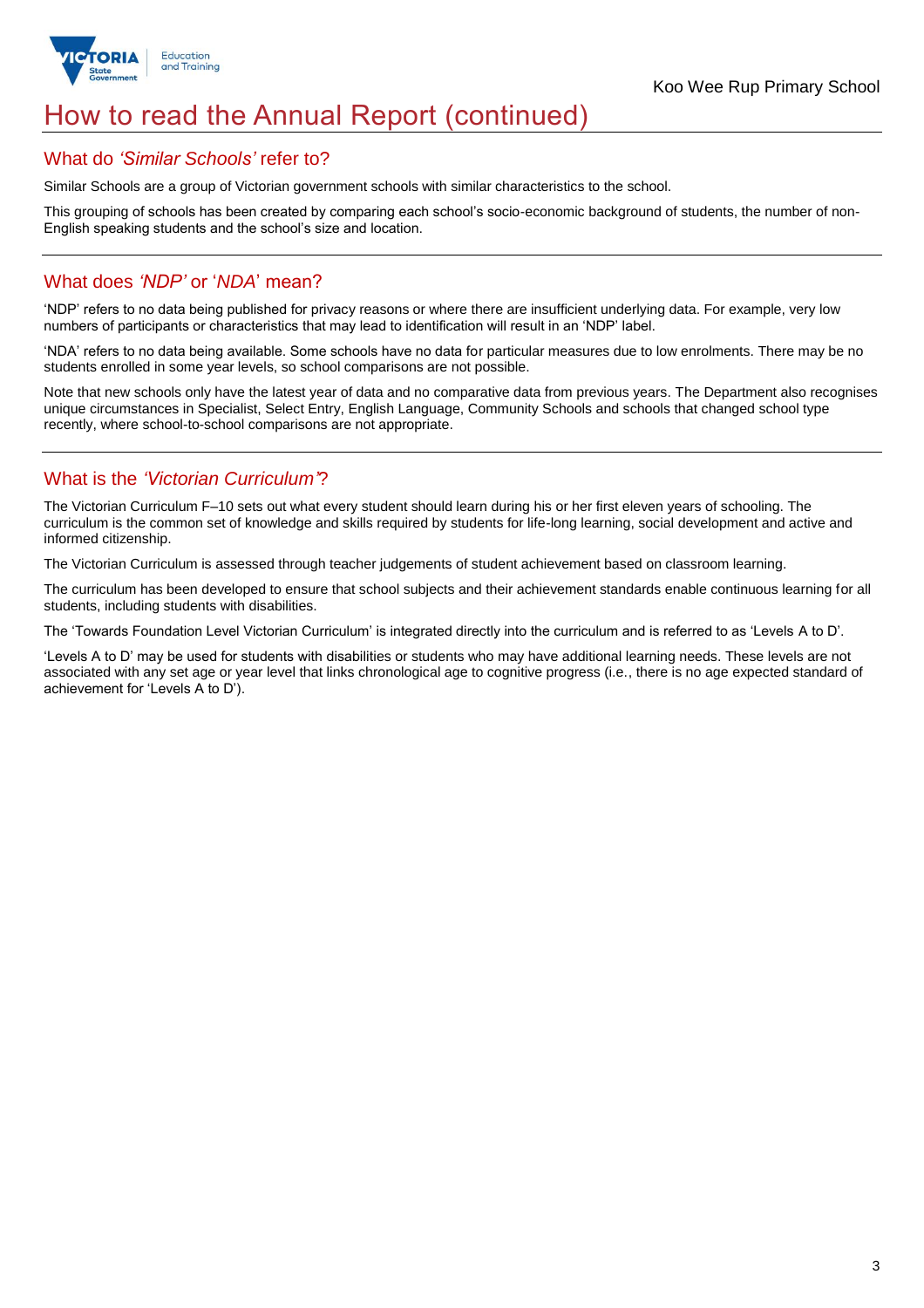



# **About Our School**

## School context

Koo Wee Rup Primary School is located in the Cardinia Shire, 75km south east of Melbourne. In 2021 our student enrollment at the August Census was 359.8, a growth of 16.8 students over the previous 12 months. In 2021 our school consisted of 15 classroom teachers, 4 specialist teachers (Physical Education, LOTE - Italian, Digital Technologies and The Arts), a Learning Specialist, a part-time Mathematics Specialist, 1 Principal, 1 Assistant Principal, 3 administration staff including a Business Manager and 11 Education Support Staff undertaking a variety of roles including integration support and individualized programs including Multi-Lit and Speech. Additionally, the school employed 2 teachers to specifically run our tutoring program as part of the Government's Tutor Learning Initiative. These tutors were supported by 2 of our specialist teachers who took on a tutoring role and increased their time fraction to full-time. Koo Wee Rup Primary School does not currently have any Aboriginal or Torres Strait Islander staff however we engage closely with our network KESO in order to support our students that identify as ATSI.

At Koo Wee Rup Primary School our vision underpins the way we work in supporting children to become highly capable learners. Our Vision is "We collectively commit to creating an inclusive environment where all students will achieve high levels of learning. We will be relentless in our collaborative efforts to meet all of the needs of our students. We will create a safe, positive and harmonious environment where all students feel connected. Students will understand their learning path and be self-directed and motivated learners. We will promote and instill positive values in our students as they become learners with a growth mindset". This vision is supported by our school values: Learning, Respect, Responsibility, Resilience.

## Framework for Improving Student Outcomes (FISO)

In Term 1, 2021 Koo Wee Rup Primary School undertook a school review as part of the ongoing school improvement process. The following goals were set for our school to work towards over the next 4 years.

Goal 1: To improve student outcomes in literacy.

Goal 2: To improve student outcomes in numeracy.

Goal 3: To empower students to be agents in their own learning.

FISO Dimension: Excellence in Teaching and Learning

Key Improvement Strategy 1.a Curriculum planning and assessment: Develop, document, and embed a comprehensive literacy curriculum aligned with the Victorian Curriculum.

Key Improvement Strategy 1.b Building practice excellence: Audit, refine, document and embed an agreed PLC improvement model

Key Improvement Strategy 1.c Building practice excellence: Document and embed agreed pedagogical practices. Key Improvement Strategy 2.a Building practice excellence: Develop, document, and embed a whole school instructional model, aligned with HITS.

Key Improvement Strategy 2.b Curriculum planning and assessment: Audit, refine, document, and embed comprehensive assessment practices.

Key Improvement Strategy 2.c Building practice excellence: Build staff capacity to deliver the agreed curriculum and the whole school instructional model.

FISO Dimension: Positive Climate for Learning

Key Improvement Strategy 3.a Empowering students and building school pride: Build staff capacity and knowledge of student voice and agency.

Key Improvement Strategy 3.c Empowering students and building school pride: Develop student goal setting, feedback, and knowledge of their learning growth and next steps.

FISO Dimension: Professional Leadership

Key Improvement Strategy 3.b Vision, values and culture: Develop and embed whole school collaborative teaching and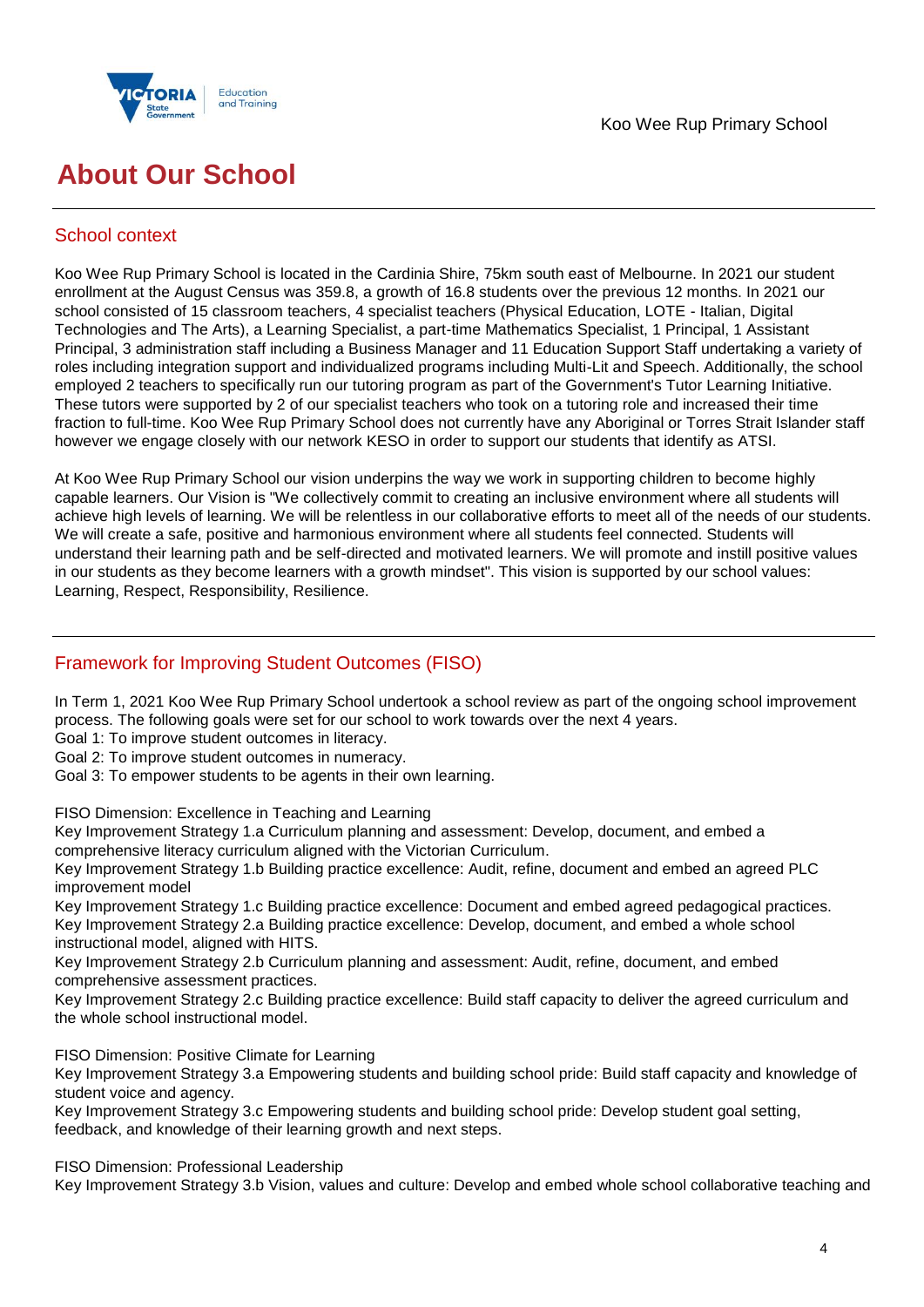

learning processes and practices.

In 2021, despite the school year being once again heavily impacted by Government mandated Covid-19 lockdowns, Koo Wee Rup Primary School made some positive progress towards Goal 1 and Goal 2 from the School Strategic Plan. Specifically, the school focused on finalizing our Reading curriculum document and our Mathematics curriculum document. Additionally, we spent considerable time targeting the development of a whole school instructional model that is to be used in all learning areas, including specialist subjects. We conducted whole school professional learning focused on the High Impact Teaching Strategies and were able to highlight practice strengths amongst our teaching staff as well as identifying areas of further development. Our Learning Specialist led work around auditing our assessment practices and the development of a school-wide online data tracking tool to monitor student growth as students transition through the school.

Following the school review, we began to audit and refine our PLC practice. The first change was a shift to collaborative team planning which was welcomed by teaching staff. The existing PLC inquiry cycle was removed as staff lacked understanding and it had not been implemented with any level of fidelity. This has been replaced with a simple 3-step improvement cycle based on the Teaching Sprints work of Simon Breakspear who worked to support the Leadership Team in 2021. The 3-step process aligns with the FISO improvement cycle. Further education for staff will be required prior to implementing Teaching Sprints in 2022. Our Learning Specialist attended PLC meetings throughout the year to provide support and guidance to our PLC Team Leaders and to drive constructive teaching and learning conversations.

### Achievement

In 2021, Koo Wee Rup Primary School made pleasing progress in regard to some of our student achievement goals. Goal 1, set by the Department following the 2020 Covid-19 impacted year was 'In 2021, all students deemed capable that did not make learning growth in 2020 will make 12 months growth in Reading, Writing and Number.' Students that were identified as not making learning growth in 2020 were eligible to participate in our Tutor Learning Program. The school is incredibly proud of the tutoring program we established and through the 2021 year achieved the following results:

**Writing** 

36 participants capable of making 12 months growth

17 students made 6 months growth (expected)

10 students made 12 months growth

4 students made 18 months growth

### Reading

21 participants capable of making 12 months growth 13 students made 6 months growth (expected) 2 students made 12 months growth

### Number

25 participants capable of making 12 months growth 16 students made 6 months growth (expected) 5 students made 12 months growth

In 2021, Koo Wee Rup Primary School achieved some pleasing NAPLAN results, showing a positive trend in multiple areas. Highlights are listed below.

Reading

47% of Year 3 students achieved results in the Top 2 Bands - Our best result in 5 years.

35% of Year 5 students achieved results in the Top 2 Bands - Our best result in 5 years.

27% of our students achieved above benchmark growth which is equal to the State average.

### **Writing**

13% of students achieved above benchmark growth. This result was better than Similar Schools within our network.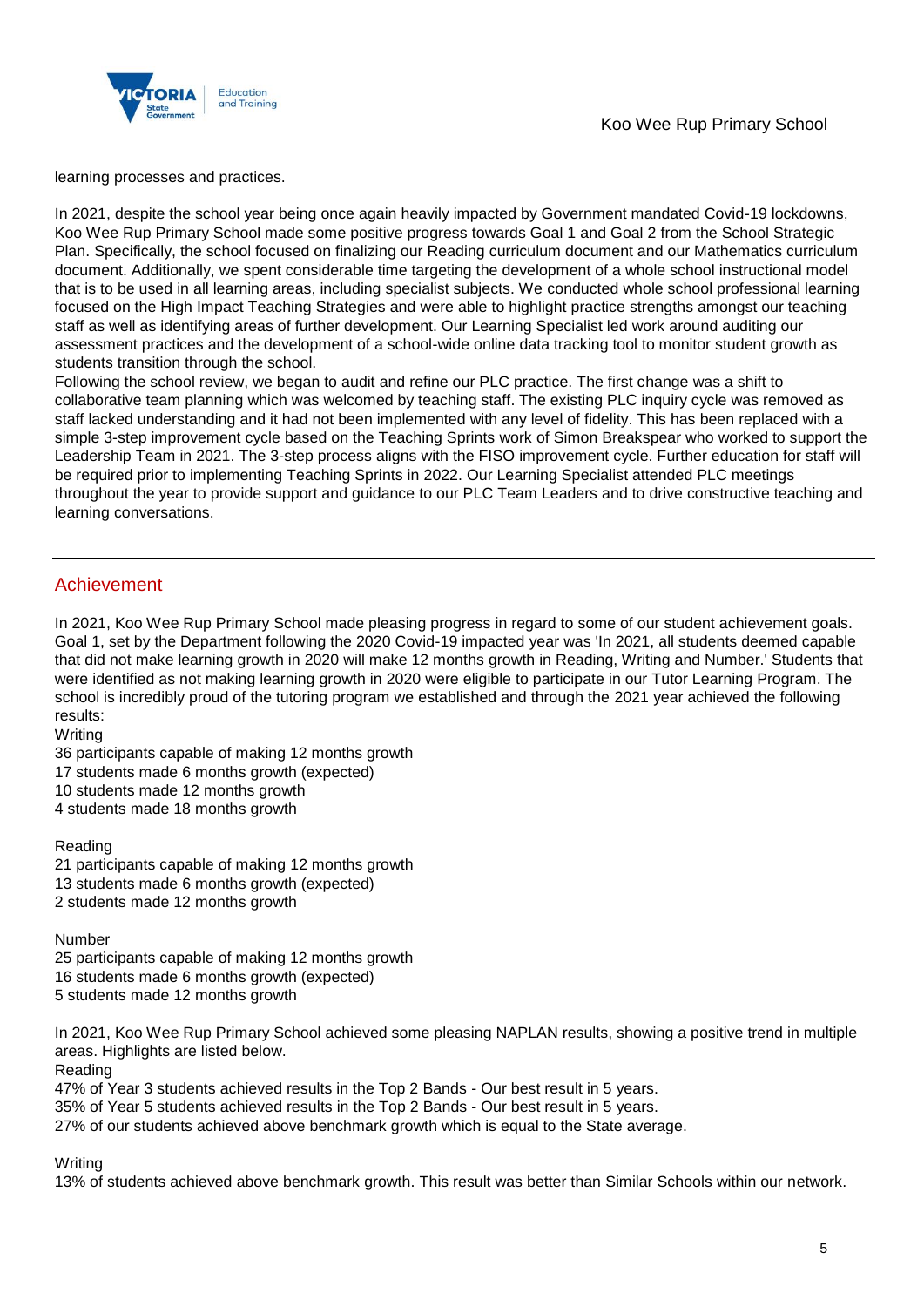

Spelling

37% of Year 3 students achieved results in the Top 2 Bands - Our best result in 5 years. We continued to reduce the percentage of students in the Bottom 2 Bands to our lowest in 5 years. 24% of students achieved above benchmark growth. This is a great result compared to the state average of 22% and the network average of 13%.

### Number

27% of Year 3 students achieved results in the Top 2 Bands - Our best result in 5 years. 19% of Year 5 students achieved results in the Top 2 Bands - Our best result in 5 years.

As a result of ongoing lockdowns and periods of Remote and Flexible Learning, Koo Wee Rup Primary School developed a Continuity of Learning Plan that ensured learning progress continued from Day 1 of a lockdown. The process was communicated to parents and was enacted on several occasions in 2021.

Remote and Flexible Learning at Koo Wee Rup Primary School focused on the key learning areas of Reading, Writing and Mathematics. Our specialist teachers continued their program remotely to support engagement. Remote and Flexible Learning was delivered via a combination of the SeeSaw and Google Classroom platforms and included prerecorded explicit teaching, live class check-ins, small group teaching via WebEx and follow up tasks that students could complete in their own time.

## Engagement

A key piece of work in 2021 was the development and implementation of a staged approach to attendance. The document was written by our Assistant Principal and shared with staff and parents. A wrap around approach is applied to ensure accountability of parents for ensuring their children attend school each day, combined with high levels of support both at the classroom and whole school level for any students experiencing difficulty attending school. Where necessary the school provides a link to external community services.

Koo Wee Rup Primary School continued to implement a high quality specialist program in 2021. This included LOTE (Italian), Physical Education, Art and Digital Technologies. The school has invested significantly in expanding access electronic devices with a ChromeBook program to be rolled out in 2022.

The school engaged with The Fathering Project to try and involve our student's fathering figures more prominently in their education. Unfortunately our launch event and subsequent activities needed to be postponed due to Government imposed Covid-19 restrictions. This work will continue in 2022.

Where possible in 2021, the school provided opportunities for students to attend camps, excursions and sporting activities to supplement the classroom programs. Unfortunately Covid-19 restrictions did limit the number of events that could be attended.

## **Wellbeing**

Student wellbeing continued to be a high priority for Koo Wee Rup Primary School in 2021. In addition to our ongoing partnership with The Resilience Project, our school has been implementing the Department's School-Wide Positive Behavior Support approach to setting high expectations and teaching students about behavioural expectations. We continued to implement a consistent time for all classrooms to teach their weekly wellbeing lesson which is jointly planned by teams as part of their weekly PLC meeting. We continued to implement the language of The Zones of Regulation when discussing emotions and teaching emotional literacy to our students.

In 2021 Koo Wee Rup Primary School employed a chaplain for the first time. The chaplaincy program supported over 50 students in 2021 to develop skills and strategies focused on decreasing anxiety, making and maintaining friends and emotional regulation. Due to demand we are looking to increase our chaplain's time fraction in 2022.

Throughout Remote and Flexible Learning, our school implemented a 'Wellbeing Day' once per week. This allowed our students and their families time to switch off the screens and spend quality time together. We felt this greatly supported our families in remaining connected to our online programs.

Some of the highlights from our students attitudes to school survey data is listed below.

\*85% positive endorsement under the Sense of Inclusion domain.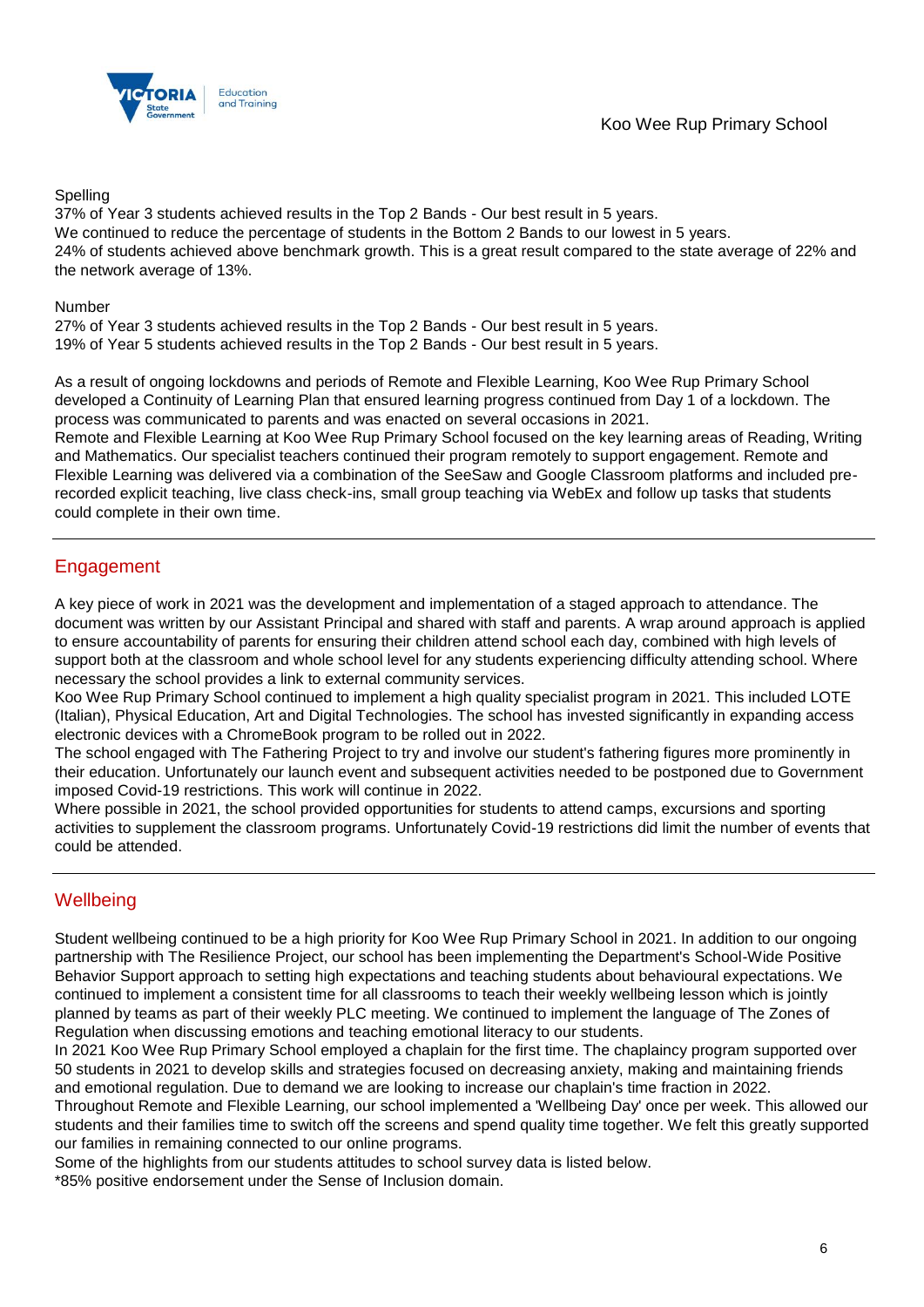

\*83% positive endorsement under the Advocate at School domain.

Within the Emotional Awareness and Regulation domain

\*85% of students responded positively to 'I know the emotions I feel'

\*84% of students responded positively to 'I know when my feelings are making it hard for me to focus'

The above 2 results show that the work we are implementing around teaching our students about their emotions is working.

Within the Peer Relationships domain:

\*90% of students responded positively to 'Staying friends with people'

\*88% of students responded positively to 'Helping someone feel better when they are upset'

\*91 of students responded positively to 'Showing that you care when someone talks about their problems'.

The above 3 results provide us with the data to demonstrate that our students are now understanding and able to implement some of the tools around empathy that they have been learning through their work with The Resilience Project during their time at our school. This is a very pleasing indicator that the work we have been doing is now beginning to be implemented by our students.

### Finance performance and position

Koo Wee Rup Primary School concluded the 2021 school year in surplus. This was as a result of careful budgeting and cashflow management.

In 2021, the Victorian Government announced that Koo Wee Rup Primary School would receive a building upgrade to the value of \$6.87M to construct a new competition grade gymnasium. This is in addition to the current building project that will see a new 4-classroom learning space be built. Construction is currently underway and is due for completion in 2022. Planning for the Gymnasium has commenced and it is anticipated that construction will begin in the second half of 2022. Both buildings will provide state of the art educational facilities for our students.

2021 saw the school make a large financial investment into the purchase of 110 new ChromeBook computers and associated hardware. These devices will be allocated to Grade 1/2 students as part of a long-term 1:1 electronic device roll-out.

The school ordered new furniture for the building project to ensure the facility is able to function to its full capacity once complete.

Additional funding was allocated to upgrading the staff room.

The school received funding through the Chaplaincy Program which was expended in hiring a chaplain for to commence from the start of the year. The funding will continue in 2022 with the school adding additional Equity Funding in order to extend the program.

Our Physical Education program was supported by a number of grants through the Sporting School's initiative. The funding was used to provide a range of sporting experiences for our students including expert coaching and the purchase of quality sports equipment.

> **For more detailed information regarding our school please visit our website at [http://www.kooweerupps.com.au](http://www.kooweerupps.com.au/)**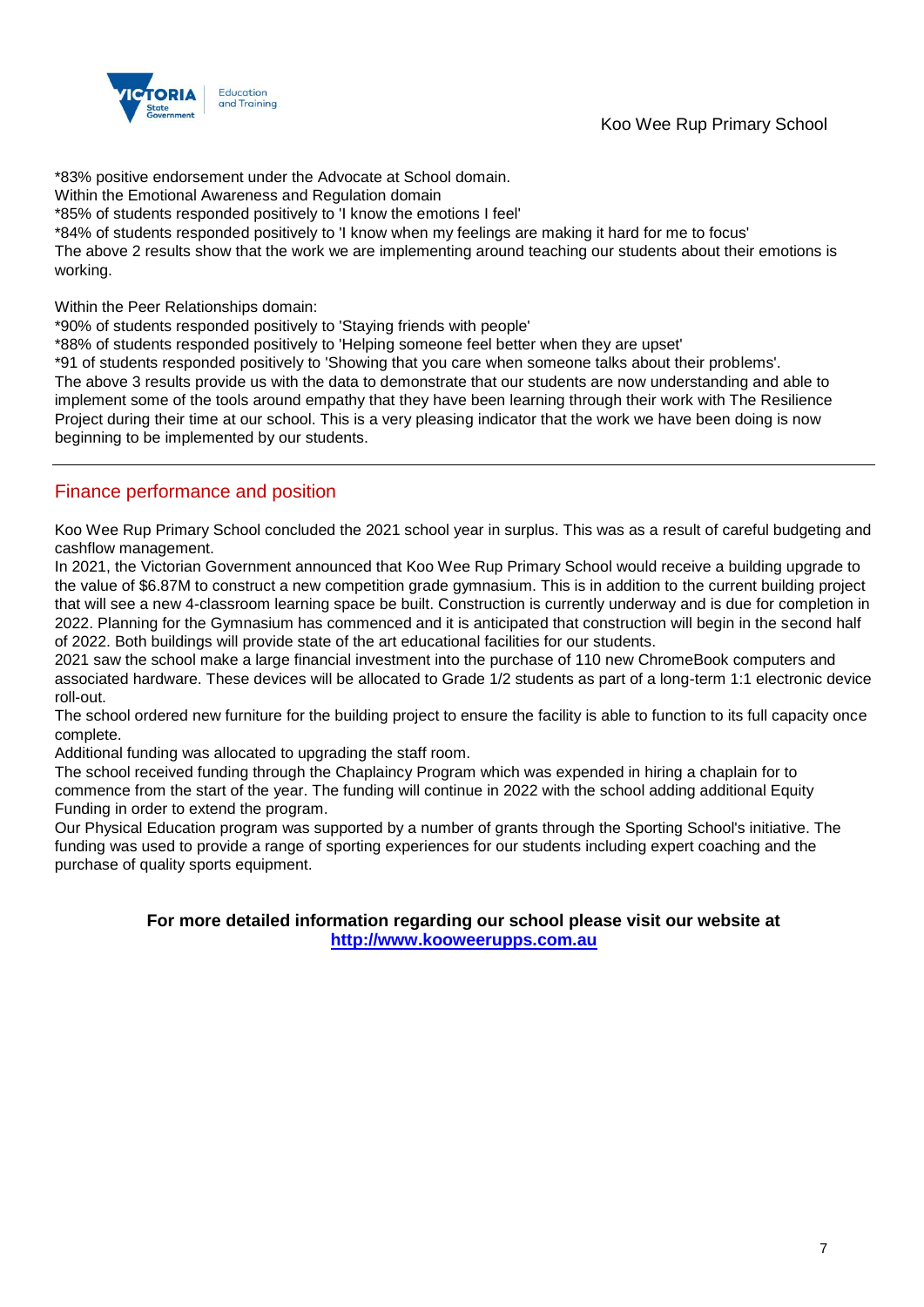

# **Performance Summary**

The Performance Summary for government schools provides an overview of how this school is contributing to the objectives of the Education State and how it compares to other Victorian government schools.

All schools work in partnership with their school community to improve outcomes for children and young people. Sharing this information with parents and the wider school community helps to support community engagement in student learning, a key priority of the Framework for Improving Student Outcomes.

Refer to the 'How to read the Annual Report' section for help on how to interpret this report.

# SCHOOL PROFILE

### **Enrolment Profile**

A total of 354 students were enrolled at this school in 2021, 174 female and 180 male.

2 percent of students had English as an additional language and 3 percent were Aboriginal or Torres Strait Islander.

### **Overall Socio-Economic Profile**

The overall school's socio-economic profile is based on the school's Student Family Occupation and Education index (SFOE).

SFOE is a measure of socio-educational disadvantage of a school, based on educational and employment characteristics of the parents/carers of students enrolled at the school. Possible SFOE band values are: Low, Low-Medium, Medium and High. A 'Low' band represents a low level of socio-educational disadvantage, a 'High' band represents a high level of socio-educational disadvantage.

This school's SFOE band value is: Medium

### **Parent Satisfaction Summary**

The percent endorsement by parents on their school satisfaction level, as reported in the annual Parent Opinion Survey.

Percent endorsement indicates the percent of positive responses (agree or strongly agree) from parents who responded to the survey.



### **School Staff Survey**

The percent endorsement by staff on School Climate, as reported in the annual School Staff Survey.

Percent endorsement indicates the percent of positive responses (agree or strongly agree) from staff who responded to the survey. Data is suppressed for schools with three or less respondents to the survey for confidentiality reasons.

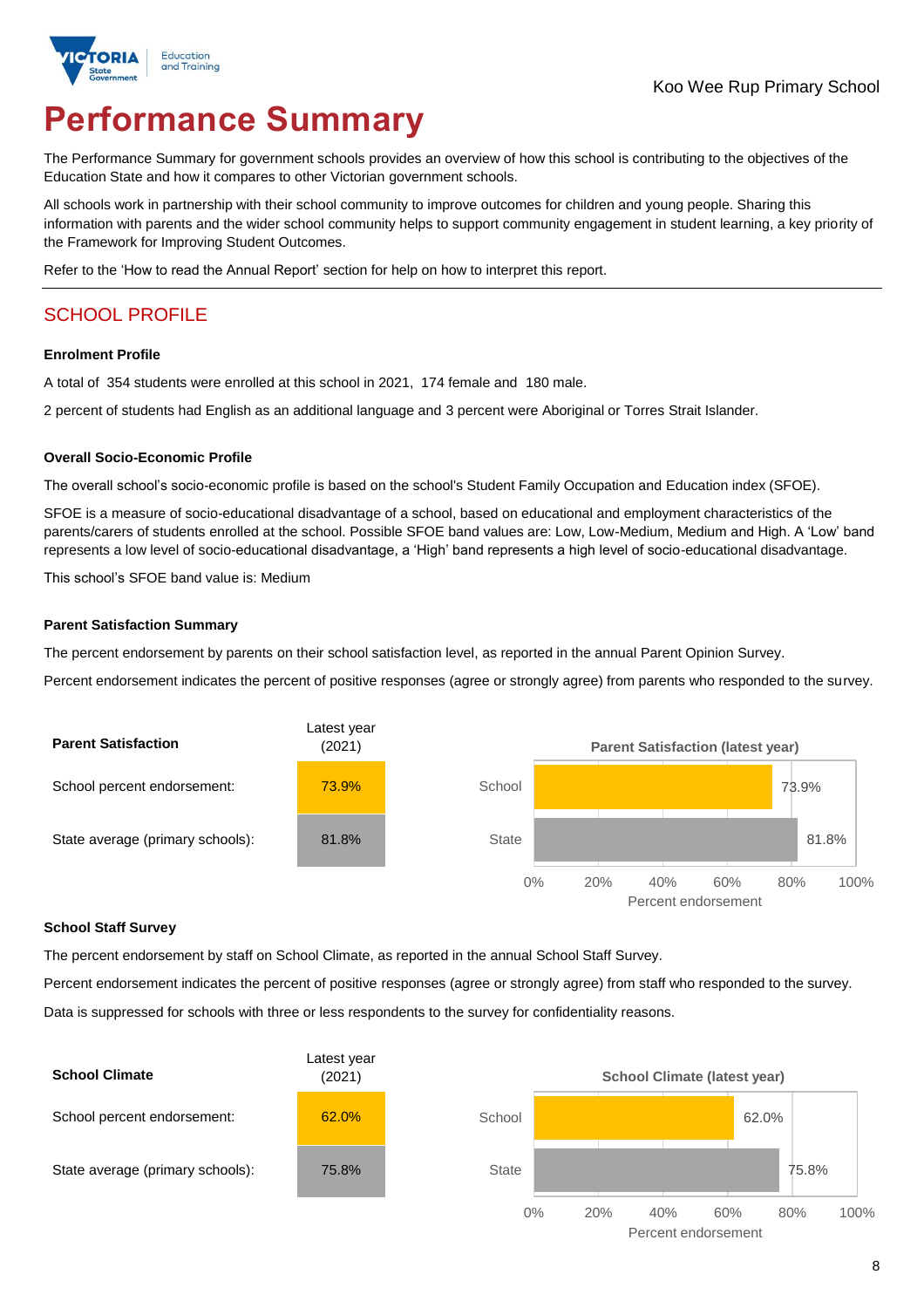

# ACHIEVEMENT

*Key: 'Similar Schools' are a group of Victorian government schools that are like this school, taking into account the school's socioeconomic background of students, the number of non-English speaking students and the size and location of the school.*

### **Teacher Judgement of student achievement**

Percentage of students working at or above age expected standards in English and Mathematics.



Percent students at or above age expected level

| <b>Mathematics</b><br>Years Prep to 6                             | Latest year<br>(2021) |
|-------------------------------------------------------------------|-----------------------|
| School percent of students at or above age<br>expected standards: | 75.8%                 |
| Similar Schools average:                                          | 77.8%                 |
| State average:                                                    | 84.9%                 |

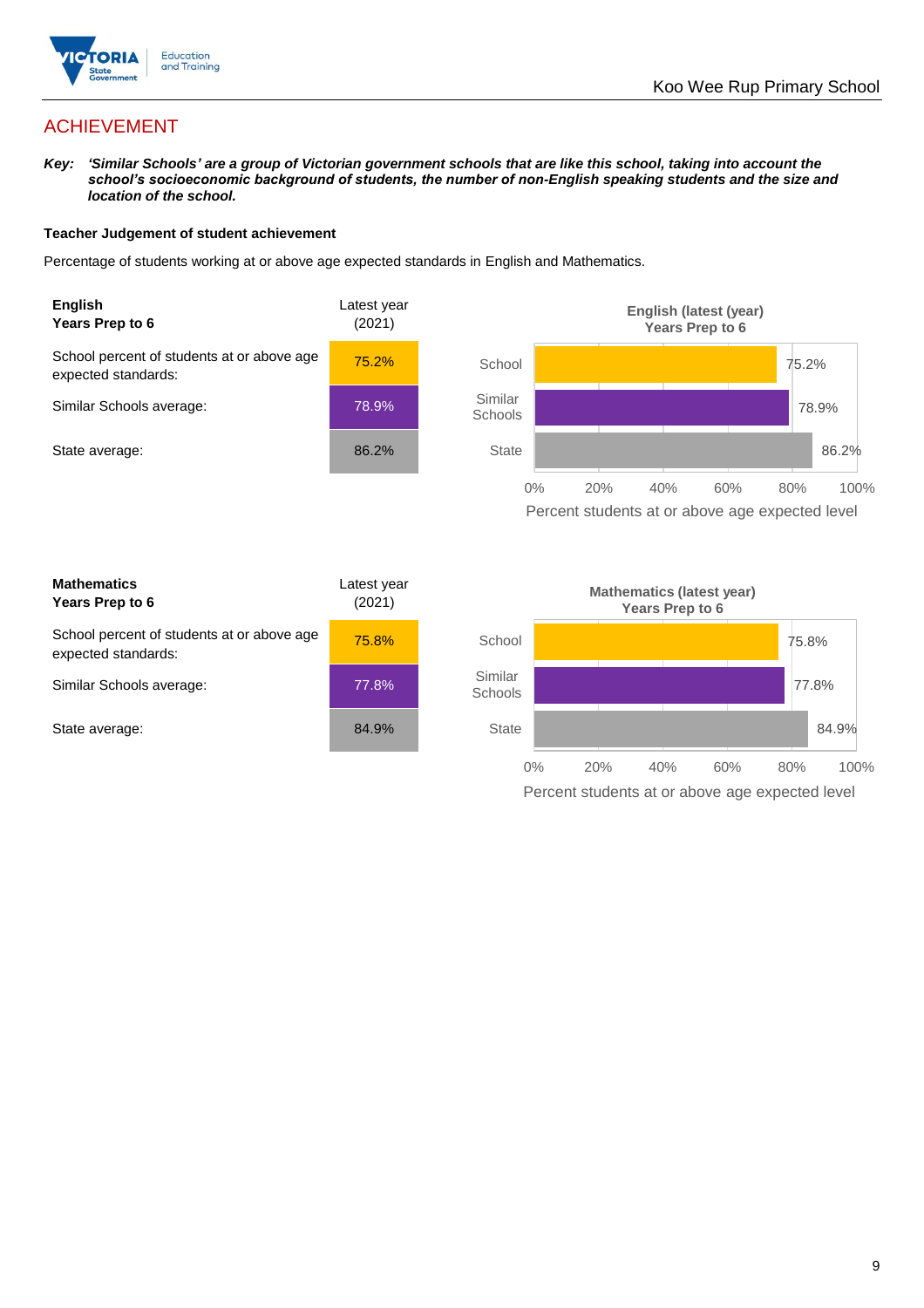

# ACHIEVEMENT (continued)

*Key: 'Similar Schools' are a group of Victorian government schools that are like this school, taking into account the school's socioeconomic background of students, the number of non-English speaking students and the size and location of the school.*

### **NAPLAN**

Percentage of students in the top three bands of testing in NAPLAN.

Note: NAPLAN tests were not conducted in 2020, hence the 4-year average is the average of 2018, 2019 and 2021 data.

| Reading<br>Year <sub>3</sub>                      | Latest year<br>(2021) | 4-year<br>average |                    | <b>NAPLAN Reading (latest year)</b><br>Year <sub>3</sub>                   |
|---------------------------------------------------|-----------------------|-------------------|--------------------|----------------------------------------------------------------------------|
| School percent of students in<br>top three bands: | 74.5%                 | 73.1%             | School             | 74.5%                                                                      |
| Similar Schools average:                          | 68.1%                 | 68.0%             | Similar<br>Schools | 68.1%                                                                      |
| State average:                                    | 76.9%                 | 76.5%             | <b>State</b>       | 76.9%                                                                      |
|                                                   |                       |                   | $0\%$              | 60%<br>100%<br>20%<br>40%<br>80%<br>Percent of students in top three bands |
| Reading<br>Year <sub>5</sub>                      | Latest year<br>(2021) | 4-year<br>average |                    | <b>NAPLAN Reading (latest year)</b><br>Year 5                              |
| School percent of students in<br>top three bands: | 72.9%                 | 58.2%             | School             | 72.9%                                                                      |
| Similar Schools average:                          | 58.8%                 | 58.1%             | Similar<br>Schools | 58.8%                                                                      |
| State average:                                    | 70.4%                 | 67.7%             | <b>State</b>       | 70.4%                                                                      |
|                                                   |                       |                   | $0\%$              | 20%<br>40%<br>60%<br>80%<br>100%<br>Percent of students in top three bands |
| <b>Numeracy</b><br>Year <sub>3</sub>              | Latest year<br>(2021) | 4-year<br>average |                    | <b>NAPLAN Numeracy (latest year)</b><br>Year <sub>3</sub>                  |
| School percent of students in<br>top three bands: | 49.0%                 | 52.0%             | School             | 49.0%                                                                      |
|                                                   |                       |                   |                    |                                                                            |
| Similar Schools average:                          | 56.7%                 | 58.9%             | Similar<br>Schools | 56.7%                                                                      |
| State average:                                    | 67.6%                 | 69.1%             | <b>State</b>       | 67.6%                                                                      |
|                                                   |                       |                   | $0\%$              | 20%<br>40%<br>60%<br>80%<br>100%<br>Percent of students in top three bands |
| <b>Numeracy</b><br>Year 5                         | Latest year<br>(2021) | 4-year<br>average |                    | <b>NAPLAN Numeracy (latest year)</b><br>Year 5                             |
| School percent of students in<br>top three bands: | 48.9%                 | 42.2%             | School             | 48.9%                                                                      |
| Similar Schools average:                          | 48.4%                 | 46.7%             | Similar<br>Schools | 48.4%                                                                      |
| State average:                                    | 61.6%                 | 60.0%             | <b>State</b>       | 61.6%                                                                      |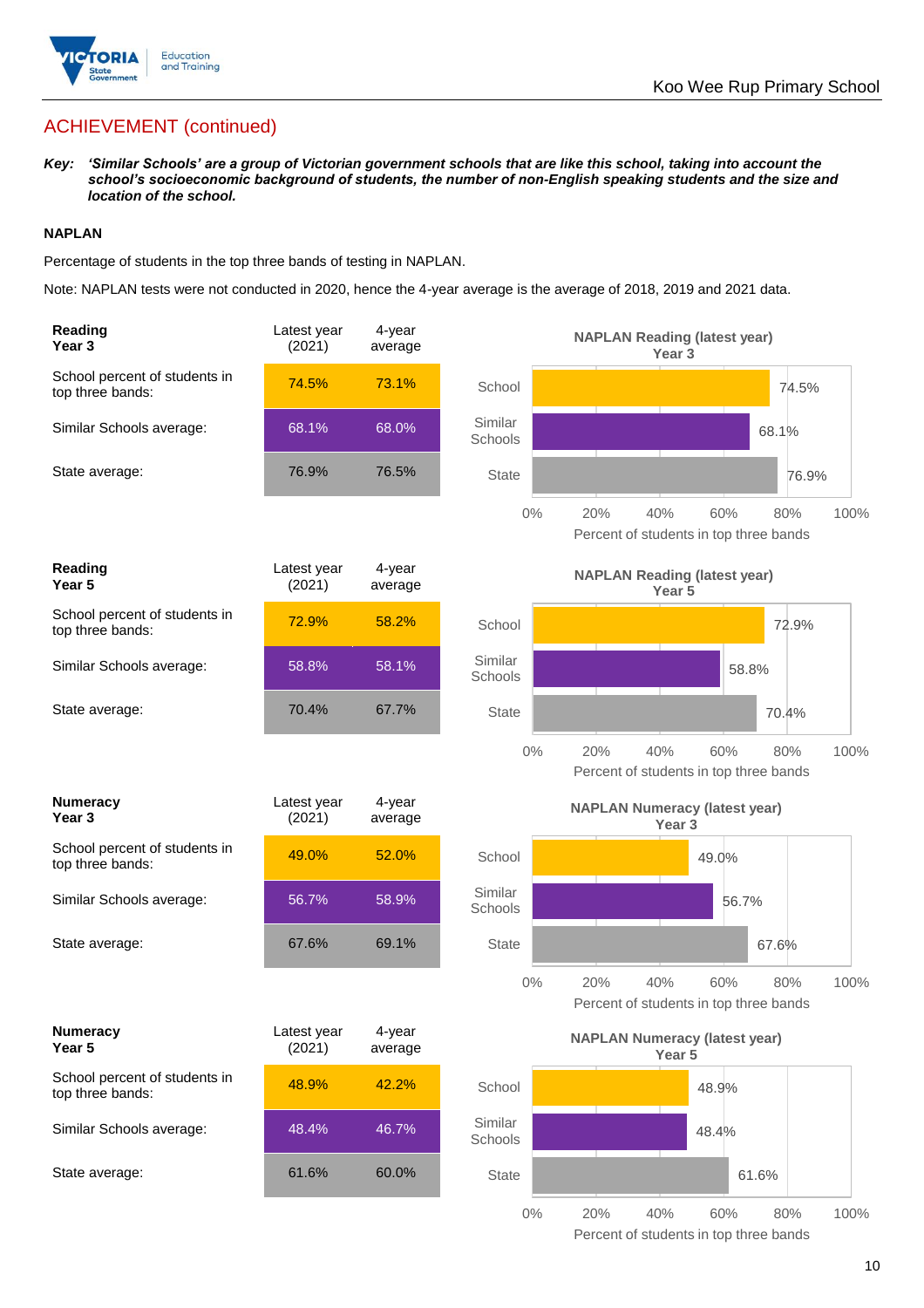

# ACHIEVEMENT (continued)

### **NAPLAN Learning Gain**

NAPLAN learning gain is determined by comparing a student's current year result relative to the results of all 'similar' Victorian students (i.e., students in all sectors in the same year level who had the same score two years prior). If the current year result is in the top 25 percent, their gain level is categorised as 'High'; middle 50 percent is 'Medium'; bottom 25 percent is 'Low'.

### **Learning Gain Year 3 (2019) to Year 5 (2021)**



**BLow Gain** Medium Gain **Example 10**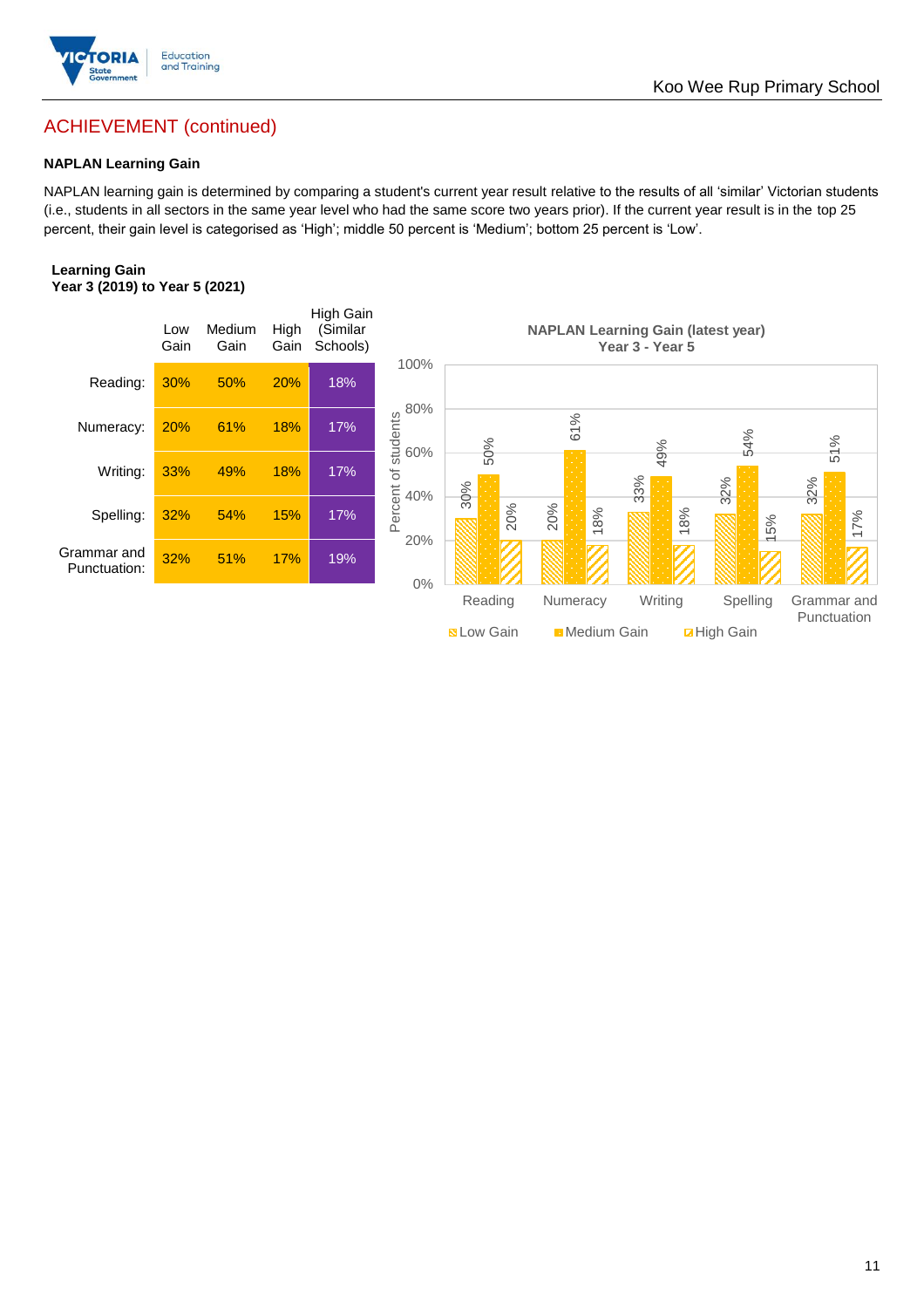

## ENGAGEMENT

*Key: 'Similar Schools' are a group of Victorian government schools that are like this school, taking into account the school's socioeconomic background of students, the number of non-English speaking students and the size and location of the school.*

### **Average Number of Student Absence Days**

Absence from school can impact on students' learning. Common reasons for non-attendance include illness and extended family holidays. Absence and attendance data in 2020 and 2021 may have been influenced by COVID-19.



### **Attendance Rate (latest year)**

|                                             | Prep | Year 1 | Year 2 | Year 3 | Year 4 | Year 5 | Year 6 |
|---------------------------------------------|------|--------|--------|--------|--------|--------|--------|
| Attendance Rate by year level<br>$(2021)$ : | 93%  | 92%    | $90\%$ | 91%    | 88%    | 90%    | 87%    |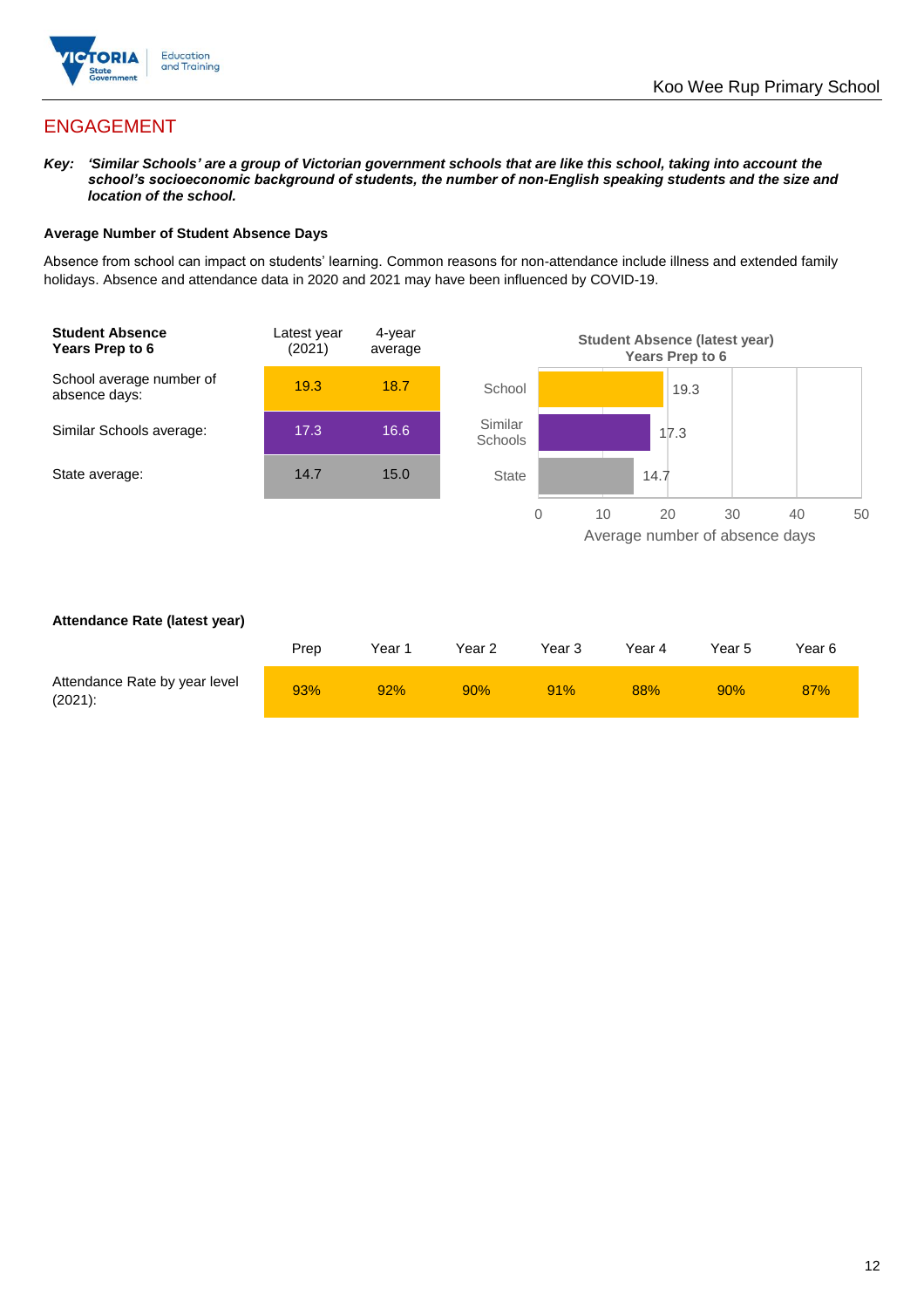

## **WELLBEING**

*Key: 'Similar Schools' are a group of Victorian government schools that are like this school, taking into account the school's socioeconomic background of students, the number of non-English speaking students and the size and location of the school.*

### **Student Attitudes to School – Sense of Connectedness**

The percent endorsement on Sense of Connectedness factor, as reported in the Attitudes to School Survey completed annually by Victorian government school students, indicates the percent of positive responses (agree or strongly agree).



*Due to lower participation rates, differences in the timing of the survey/length of survey period and the general impact of Covid19 across 2020 and 2021, data are often not comparable with previous years or within similar school groups. Care should be taken when interpreting these results.*



### **Student Attitudes to School – Management of Bullying**

The percent endorsement on Management of Bullying factor, as reported in the Attitudes to School Survey completed annually by Victorian government school students, indicates the percent of positive responses (agree or strongly agree).

| <b>Management of Bullying</b><br>Years 4 to 6 | Latest year<br>(2021) | 4-year<br>average |  |
|-----------------------------------------------|-----------------------|-------------------|--|
| School percent endorsement:                   | 78.7%                 | 82.3%             |  |
| Similar Schools average:                      | 75.0%                 | 77.3%             |  |
| State average:                                | 78.4%                 | 79.7%             |  |

*Due to lower participation rates, differences in the timing of the survey/length of survey period and the general impact of Covid19 across 2020 and 2021, data are often not comparable with previous years or within similar school groups. Care should be taken when interpreting these results.*

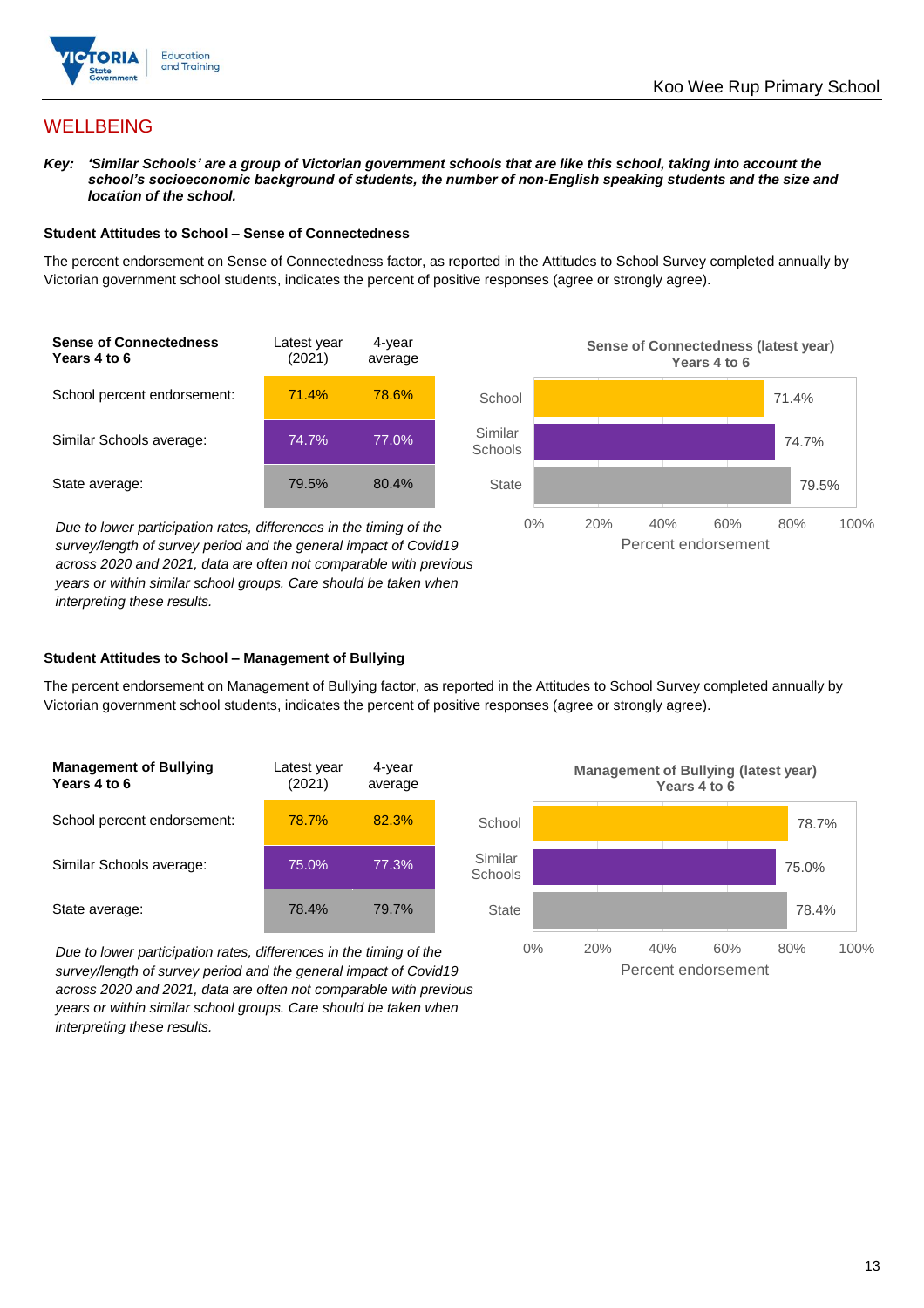

# **Financial Performance and Position**

FINANCIAL PERFORMANCE - OPERATING STATEMENT SUMMARY FOR THE YEAR ENDING 31 DECEMBER, 2021

| <b>Revenue</b>                  | <b>Actual</b> |
|---------------------------------|---------------|
| <b>Student Resource Package</b> | \$3,305,825   |
| Government Provided DET Grants  | \$591,376     |
| Government Grants Commonwealth  | \$17,780      |
| Government Grants State         | \$0           |
| Revenue Other                   | \$8,621       |
| <b>Locally Raised Funds</b>     | \$63,433      |
| <b>Capital Grants</b>           | \$0           |
| <b>Total Operating Revenue</b>  | \$3,987,035   |

| Equity <sup>1</sup>                                 | <b>Actual</b> |
|-----------------------------------------------------|---------------|
| Equity (Social Disadvantage)                        | \$251,540     |
| Equity (Catch Up)                                   | \$0           |
| <b>Transition Funding</b>                           | \$0           |
| Equity (Social Disadvantage - Extraordinary Growth) | \$0           |
| <b>Equity Total</b>                                 | \$251,540     |

| <b>Expenditure</b>                    | <b>Actual</b> |
|---------------------------------------|---------------|
| Student Resource Package <sup>2</sup> | \$3,241,427   |
| Adjustments                           | \$0           |
| <b>Books &amp; Publications</b>       | \$4,821       |
| Camps/Excursions/Activities           | \$29,129      |
| <b>Communication Costs</b>            | \$7,411       |
| Consumables                           | \$100,225     |
| Miscellaneous Expense <sup>3</sup>    | \$10,906      |
| <b>Professional Development</b>       | \$16,144      |
| Equipment/Maintenance/Hire            | \$152,238     |
| <b>Property Services</b>              | \$23,622      |
| Salaries & Allowances <sup>4</sup>    | \$110,157     |
| <b>Support Services</b>               | \$45,166      |
| Trading & Fundraising                 | \$17,988      |
| Motor Vehicle Expenses                | \$0           |
| Travel & Subsistence                  | \$0           |
| <b>Utilities</b>                      | \$30,292      |
| <b>Total Operating Expenditure</b>    | \$3,789,525   |
| <b>Net Operating Surplus/-Deficit</b> | \$197,509     |
| <b>Asset Acquisitions</b>             | \$0           |

(1) The equity funding reported above is a subset of the overall revenue reported by the school.

(2) Student Resource Package Expenditure figures are as of 24 Feb 2022 and are subject to change during the reconciliation process.

(3) Miscellaneous Expenses include bank charges, administration expenses, insurance and taxation charges.

(4) Salaries and Allowances refers to school-level payroll.